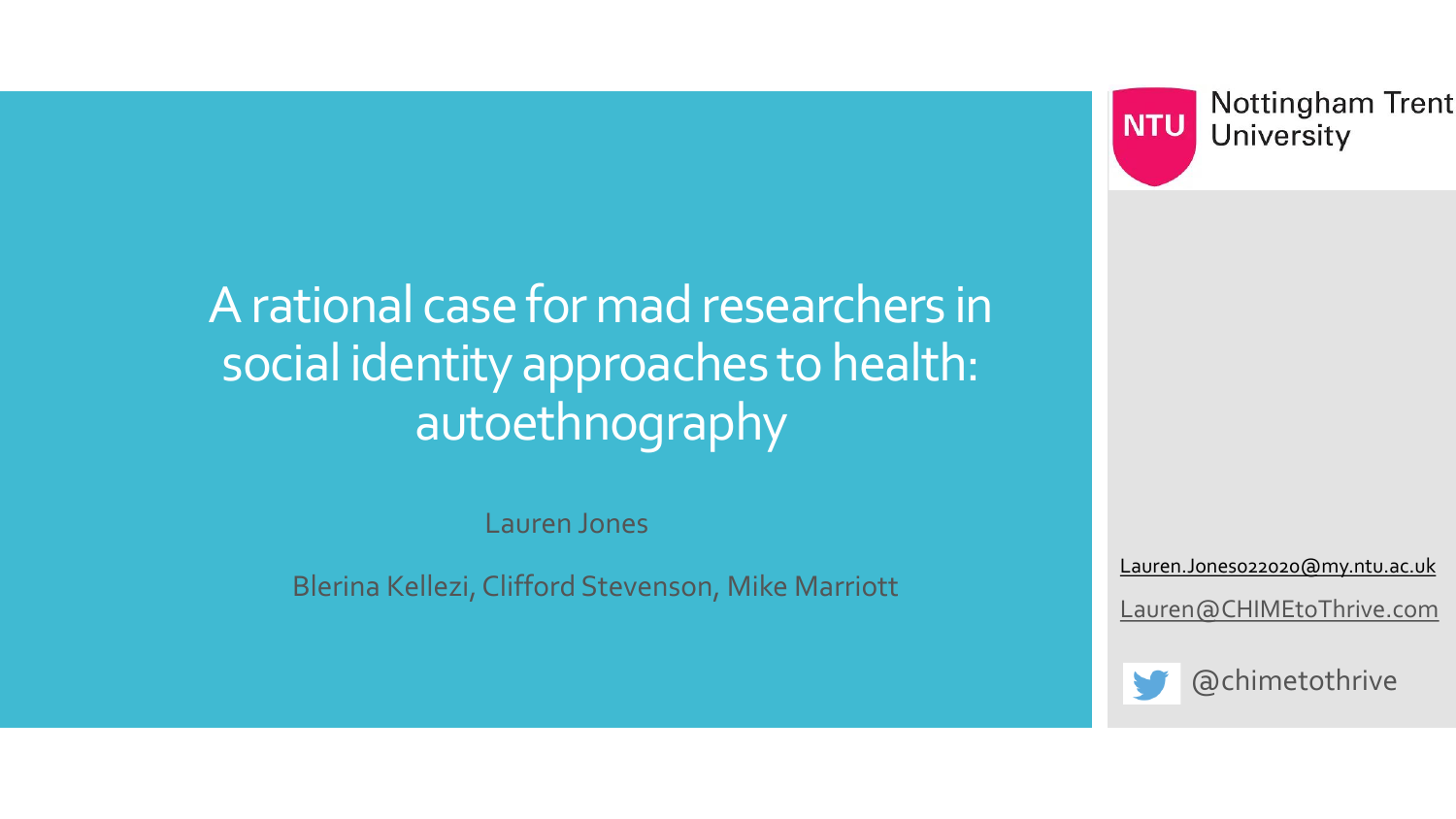

#### **Overview**

- Critique: biomedical model to mental health and power
- Background: missing voices and survivor research
- Autoethnography: value of survivor research and opportunities for inclusion



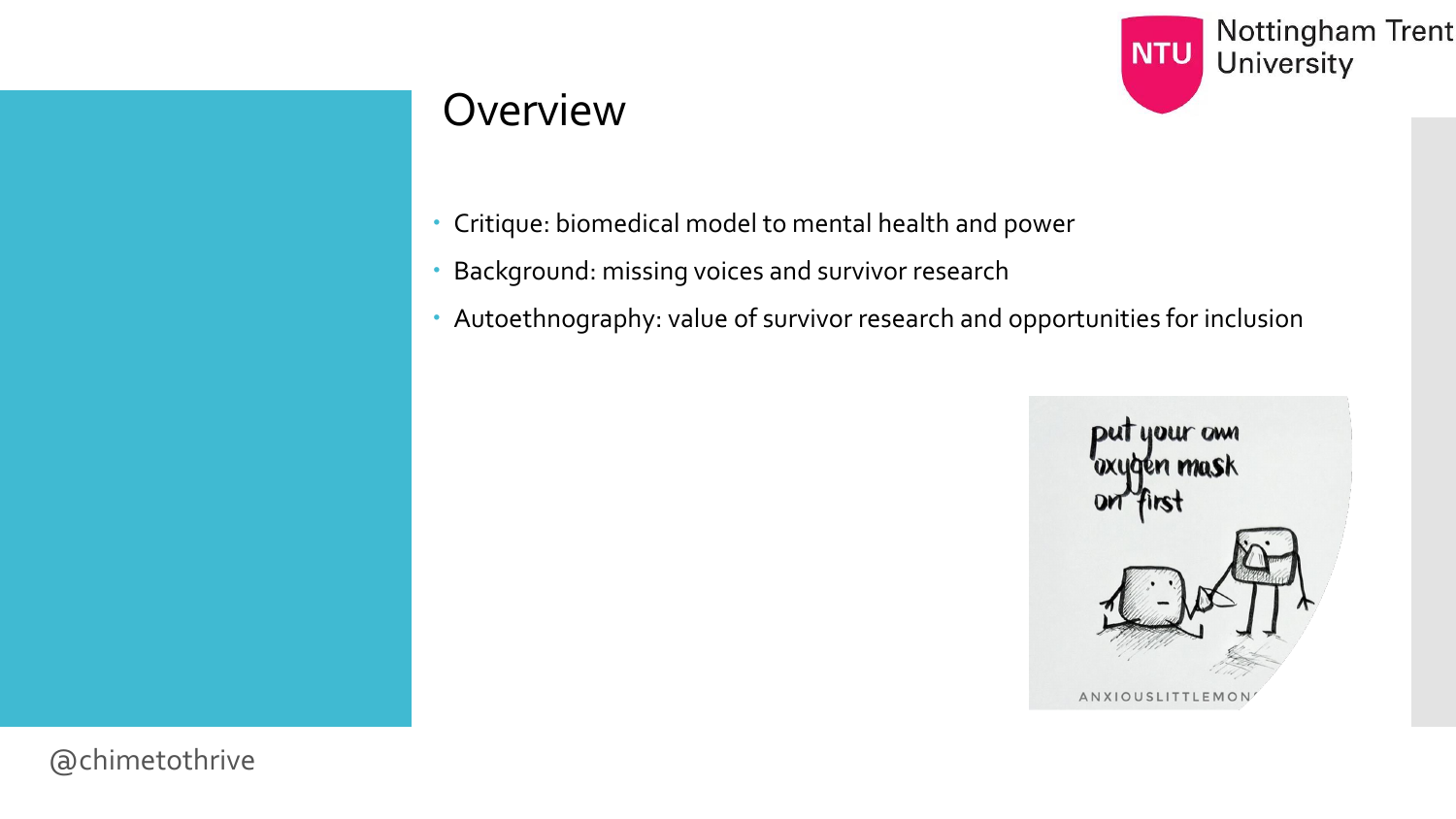

### Knowledge and power



"That's an excellent suggestion, Miss Triggs. Perhaps one of the men here would like to make it."

Biomedical model remains dominant model of mental illness.

Biomedical model is underpinned by Positivism --> privileges objective methodologies.

'Madness' ='unreason' (Foucault, et al., 1996).

Epistemic injustice: people with mental illness are delegitimised as 'knowers'.

Disempowerment and marginalization (Faulkner; 2017; Rose, 2017).

Knowledge subordinated to researchers and clinicians.

@chimetothrive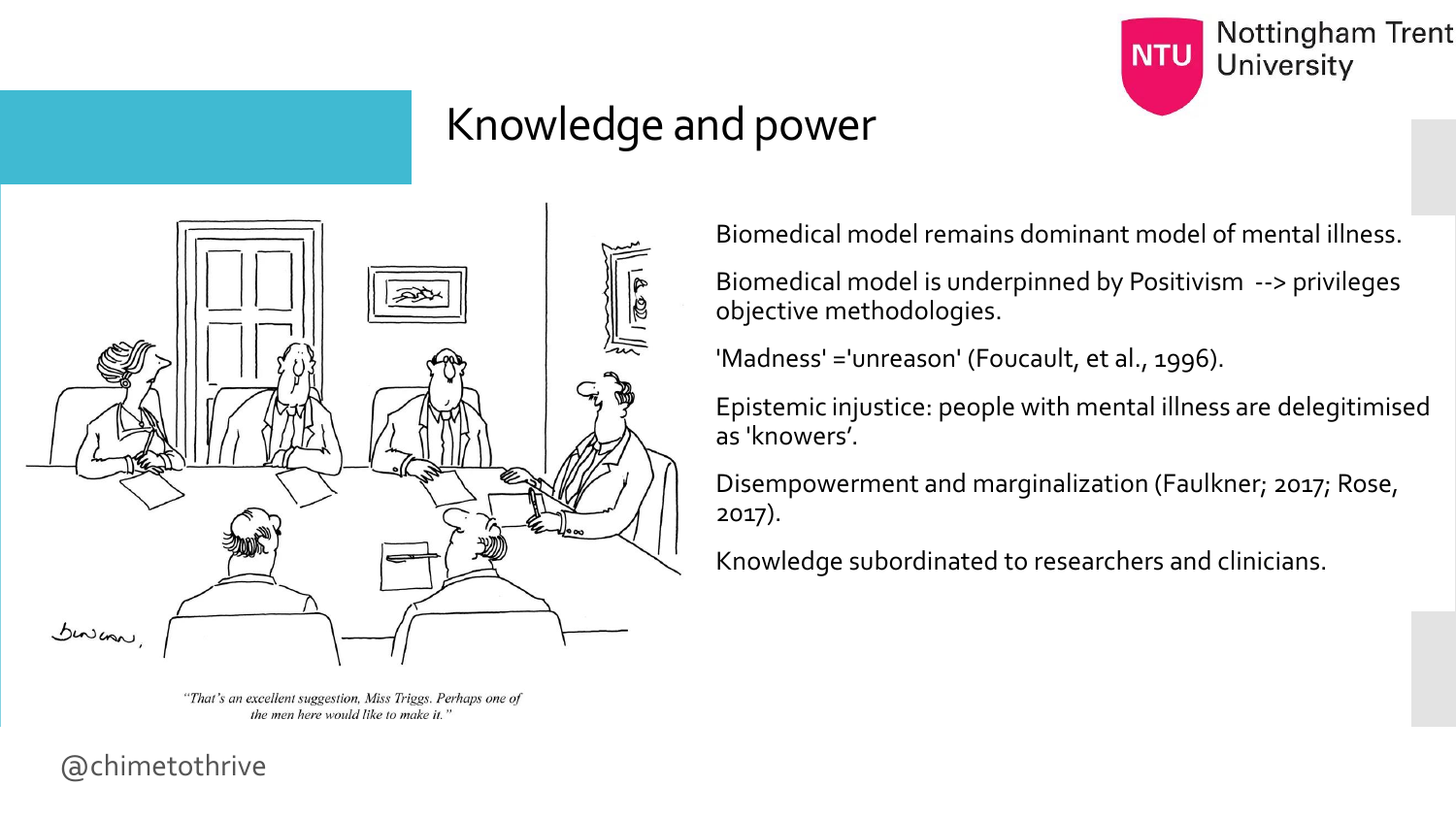### Critiques from people with, and about, 'personality disorder'



Personality disorder in the bin. (2017). "PD" a helpful diagnosis?

@chimetothrive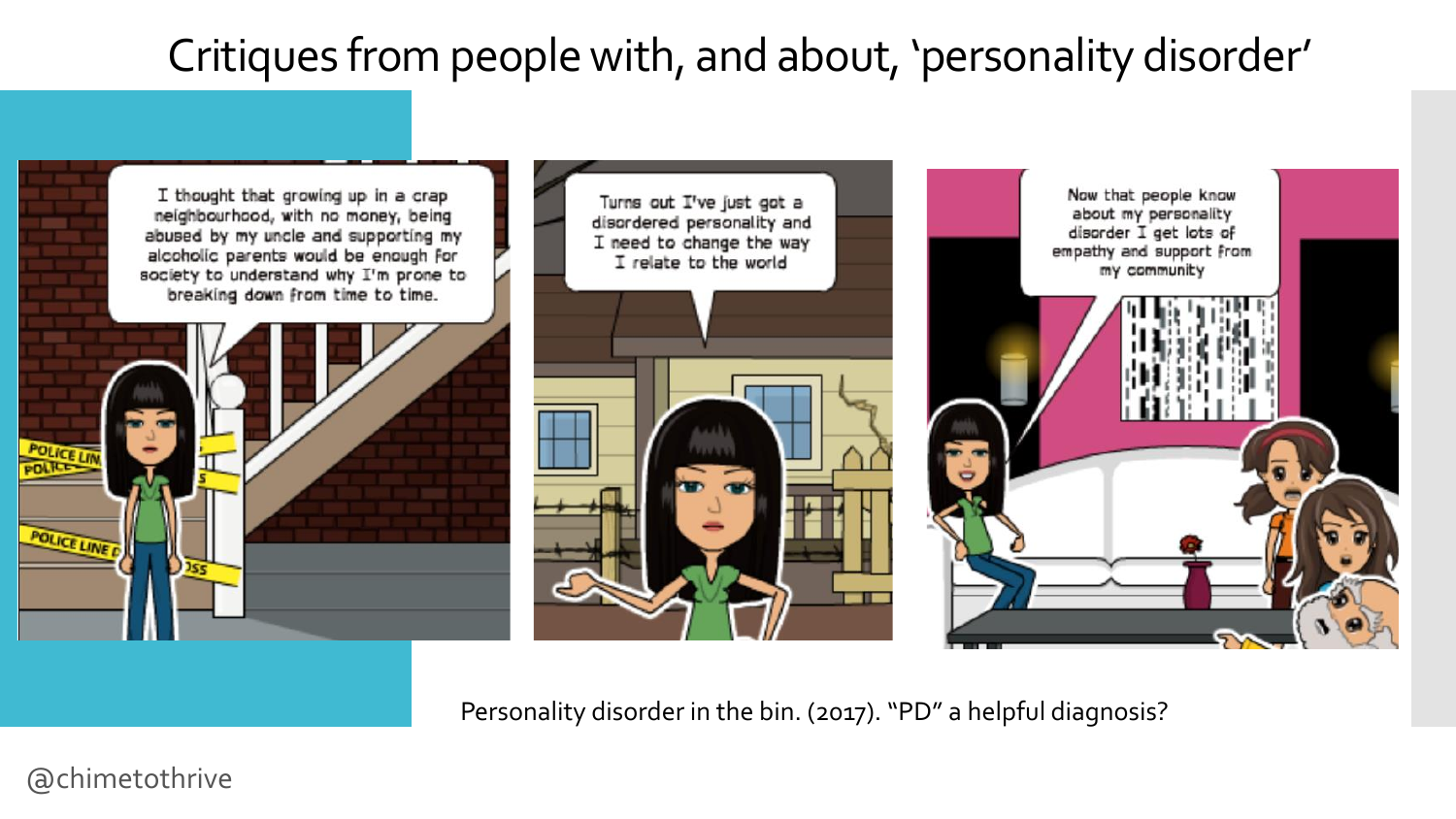

**Edited by** Angela Sweeney, Peter Beresford, Alison Faulkner, Mary Nettle & Diana Rose

### Positionality: survivor research



Aligned with survivor movement and mental health activism.

Challenges: biomedical model; knowledge; power.

Survivor researchers have lived experiences of mental illness/distress, trauma, or (surviving) the mental health system. This takes a central role (Faulkner, 2017; Sweeney et al., 2009).

Shared (social) identity of researcher with participants has been found to benefit recruitment of participants who are 'hard to reach'.

Standpoint: lower position of power.

Social psychology is well placed as ally to survivor research.

Need more space for experiential knowledge to be used in more equal positions of power within research (not just as participants).

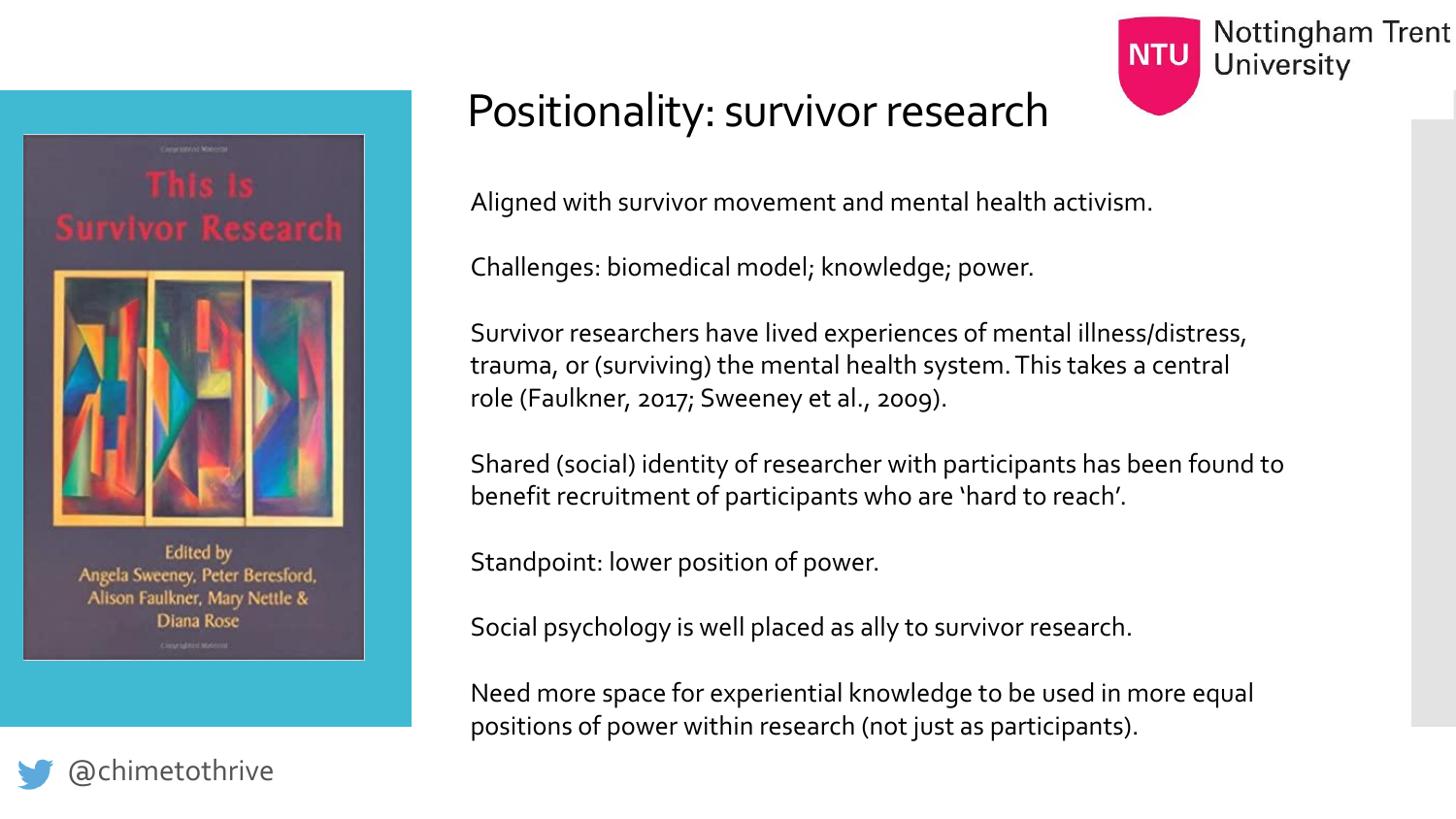





@chimetothrive

# Autoethnography (I'm the data)



Despite multiple privileges, couldn't access support. Impact on mental health.

Different diagnoses changed view of self, mental health and trauma.

Real world opportunities – **paid** research assistant position 'lived experience'= **essential** criteria: destigmatisation, value.

Applying research findings to own recovery – educational privilege  $\rightarrow$  interpreting research.

Recovery conference – critiques from peers; why?

Now work in lived experience capacity – those I support have high rate of complex trauma which remains unaddressed and cannot access, report harm from, and/or have 'disengaged' with services.

"I don't want to pick a side" "I can't recover from **me**"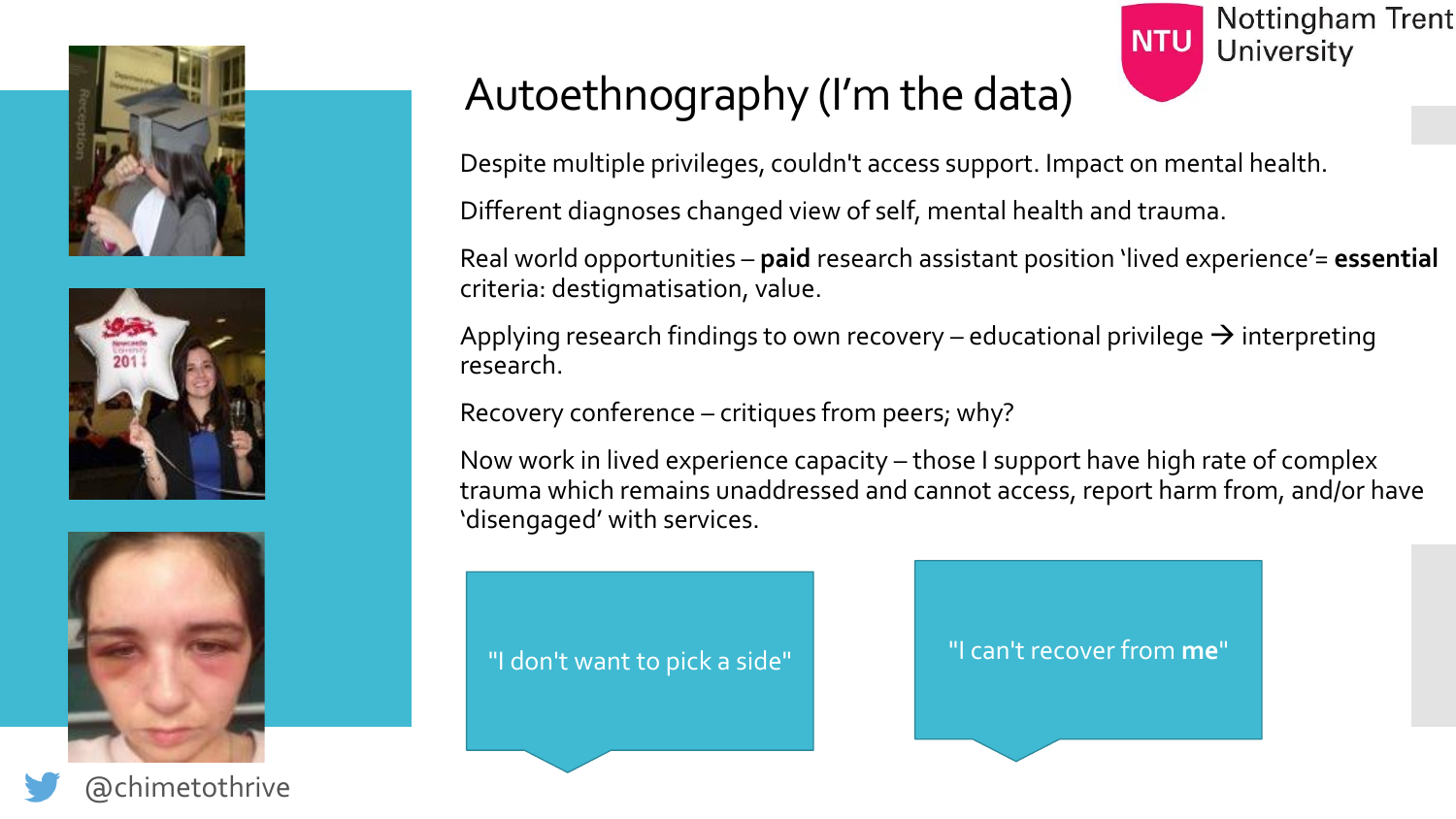

# Conclusion

Reason to suspect different diagnoses (social identities) affect identity and wellbeing in different ways (based on lived experience and in-group membership).

**Nottingham Trent** 

University

**NTU** 

People labelled 'mentally ill' have been historically disempowered in research and practice: epistemic injustice.

User group critiques exist but are missing from mainstream research, and less visible in practice. Implications for theory but, most importantly, in 'real' world, for disadvantaged groups reporting harm.

Benefits found by survivor researchers e.g., increasing participation is consistent with social identity research: shared social identities  $\rightarrow$  trust.

Inclusion within privileged spaces can reduce 'us' and 'them' and increase dialogue.

Time restraints and cost restraints for specific groups – need to reduce barriers to knowledge and knowledge production.